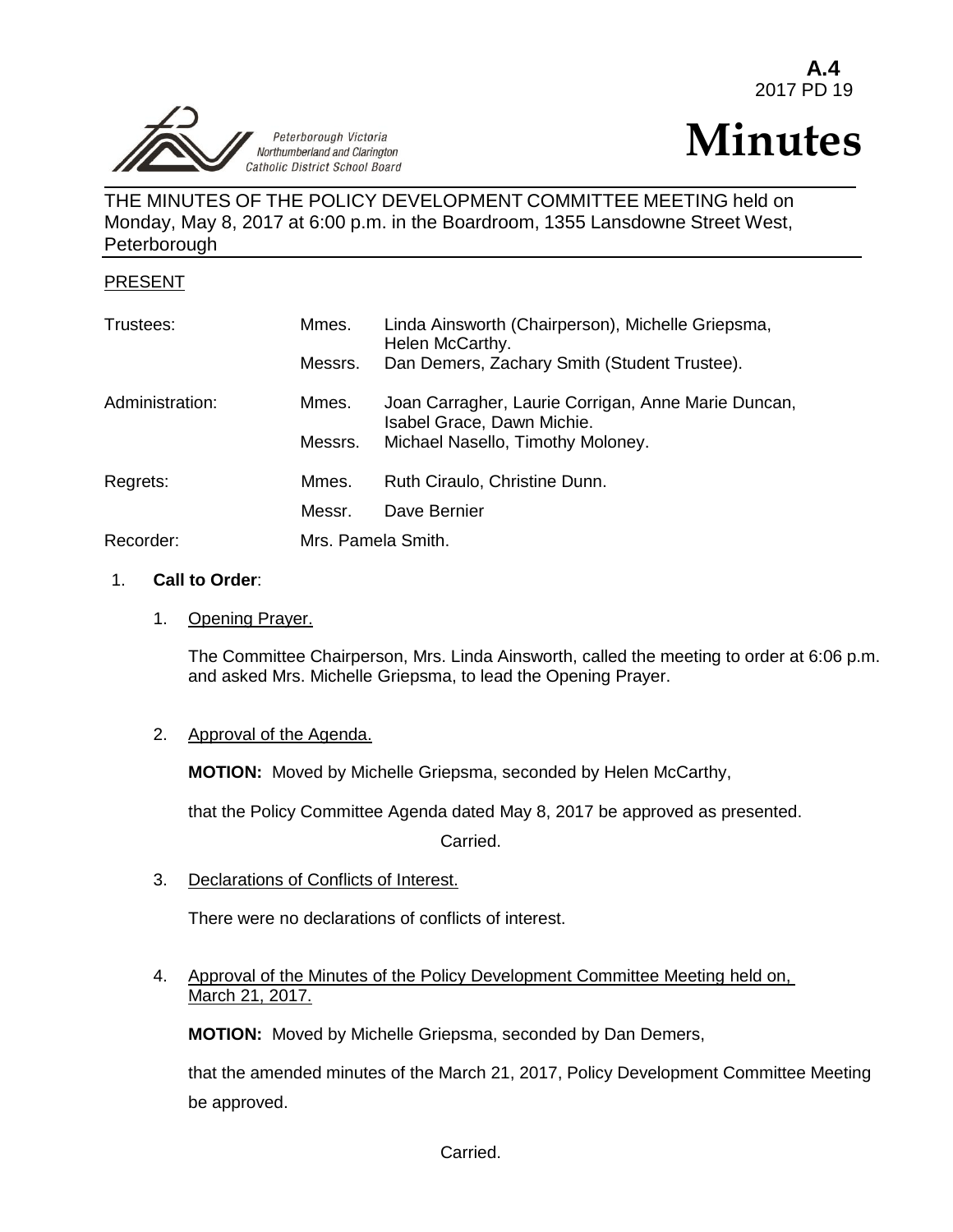5. Business Arising from the Minutes. There was no business arising  $\overline{\text{from}}$  the minutes.

### **B. Presentations/Recommended Actions**:

#### a) Draft Administrative Procedure-Reporting Absences from Work (New #506/Old #529).

Ms. Joan Carragher, Superintendent of Learning/Leadership and Human Resource Services and Mr. Darren Kahler, Manager of Human Resource Services, presented the draft Reporting Absences from Work Administrative Procedure that will be under Directional Policy #500 Employee Relations.

Ms. Carragher shared that the name for the new administrative procedure #506 has been renamed from "Substitution of a Teacher" to "Reporting Absences from Work" in order to encompass all employees. Ms. Carragher shared that this document has been reviewed with many stakeholders. This administrative procedure will assist in ensuring all employees report their absence properly and in a timely manner.

The Trustees reviewed the document and requested the below amendments:

- 1. That sub sections be organized to keep as much consistency as possible where topic matter is similar.
- 2. That instances of the word "so" be replaced with alternate text.
- 3. That "appropriate Medical Certificate" be identified.
- 4. That the wording "may be" be corrected in section 3.8.
- 5. That "Wellness Coordinator" be included in the Responsibilities.
- 6. That the Trustees and Director's responsibilities align with the Policy Development and Review Administrative Procedure #101.
- 7. That section 4.2 and 4.3 be amalgamated.
- 8. That the word, "timely" be clarified.

**MOTION:** Moved by Dan Demers, seconded by Helen McCarthy,

that the current Policy and Administrative Procedure, P-529 and AP-529, *Substitution for a Teacher,* be deleted and the relevant information and above amendments be captured and incorporated into the new format as Administrative Procedure – #506 *Reporting Absences from Work*, and will be under Directional Policy #500 – Employee Relations.

Carried.

### **C. Information Items**:

1. Review of the PVNCCDSB Policy Tracking Chart.

Mr. Michael Nasello, Director of Education, shared two charts with the Committee.

1. *Directional Policy Update Chart* identifies what is completed and what is pending.